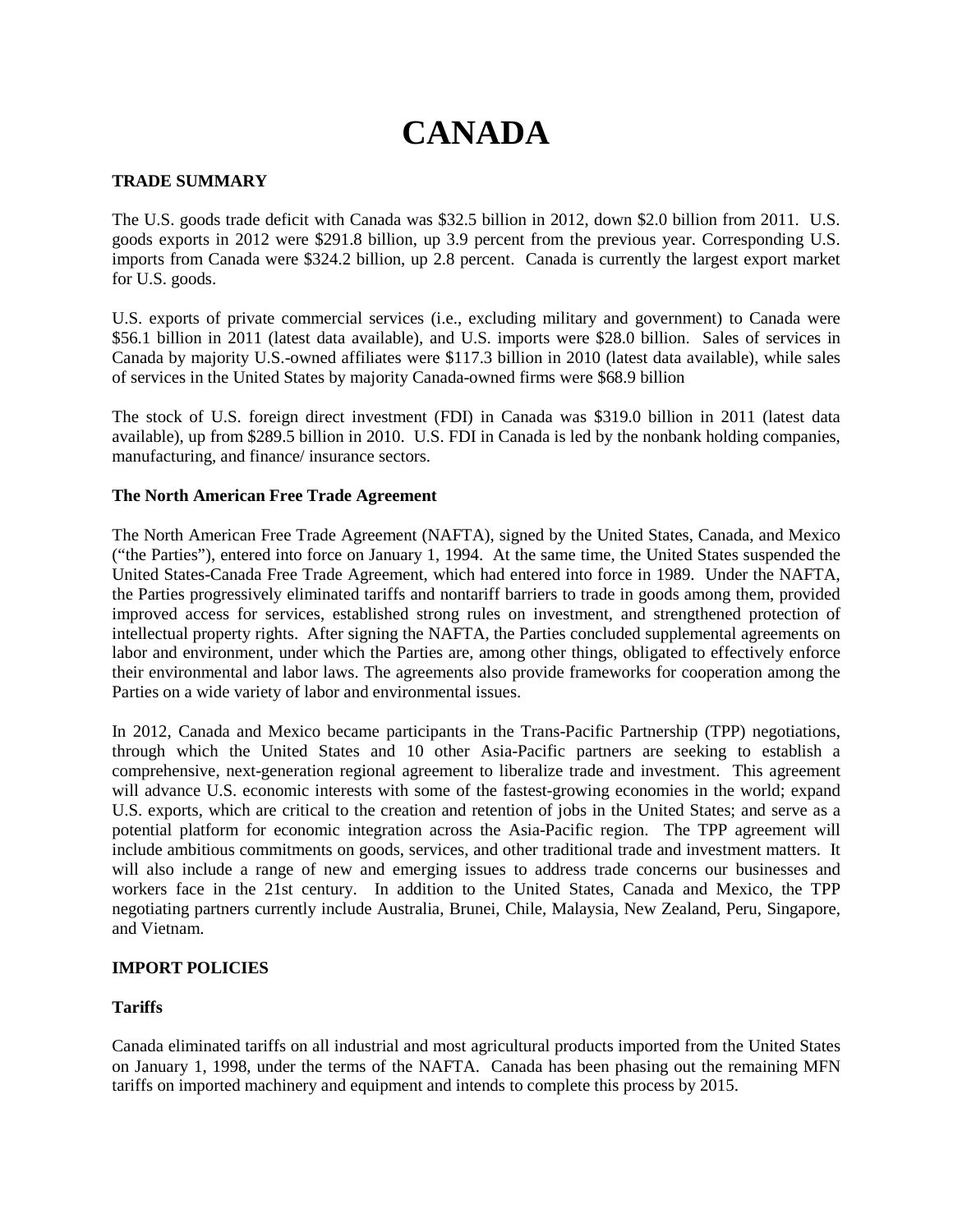## **Agricultural Supply Management**

Canada uses supply management systems to regulate its dairy, chicken, turkey, and egg industries. Canada's supply management regime involves production quotas, producer marketing boards to regulate price and supply, and tariff-rate quotas (TRQs). Canada's supply management regime severely limits the ability of U.S. producers to increase exports to Canada above the TRQ levels and inflates the prices Canadians pay for dairy and poultry products. One of the barriers facing U.S. exports of dairy products is a 245 percent *ad valorem* tariff on breaded cheese sticks. The United States is pressing for expanded inquota quantities for these products.

Canada's compositional standards for cheese entered into force on December 14, 2008, and further restrict U.S. access of certain dairy products to the Canadian dairy market. These regulations limit the ingredients that can be used in cheese making, set a minimum for raw milk in the cheese making process, and make cheese importers more accountable for ensuring that the imported product is in full compliance. The regulations also are applicable to cheese that is listed as an ingredient in processed food.

Canada announced in 2008 its intention to implement the Special Safeguard (SSG) under the WTO Agreement on Agriculture for supply-managed goods. The SSG is a provision that would allow additional duties to be imposed on over-quota trade when import volumes rise above a certain level, or if prices fall below a certain level. Canada continues to work on the details of this mechanism and monitor over-quota trade, but has not established a timeframe for announcing the SSG price and volume triggers.

# **The Canadian Wheat Board**

The United States has had longstanding concerns about the monopolistic marketing practices of the Canadian Wheat Board. Canada passed the *Marketing Freedom for Grain Farmers Act* in 2011 to transition the Canadian Wheat Board from a crown corporation to a commercial entity over a five-year period. The legislation allowed Western Canadian farmers to sell wheat on the open market beginning August 1, 2012.

Since the changes brought about by the Marketing Freedom for Grain Farmers Act are important to stakeholders involved in U.S.-Canada trade of grains and oilseeds, several not for profit associations from both the United States and Canada created a task force in order to provide information to facilitate the marketing of grain and seed between the United States and Canada.

#### **Restrictions on U.S. Grain Exports**

Canada has varietal registration requirements for wheat and barley. Canada eliminated a portion of the varietal controls in 2008 by no longer requiring that each registered variety of grain be visually distinguishable based on a system of Kernel Visual Distinguishability (KVD). This KVD requirement limited U.S. export access to Canada's grain market because U.S. varieties are not visually distinct and cannot be registered for use in Canada. While this policy change is an improvement, it will take years before U.S. wheat varieties are able to complete the necessary field trials to determine whether they will be registered for use in Canada. In the meantime, due to "grown in Canada" requirements, U.S. wheat, regardless of quality, will continue to be sold in Canada as "feed" wheat at sharp price discounts compared to Canadian varieties. U.S. members of the task force described above would like to have a working group established to look at issues concerning varietal declarations and foreign origin. Legislation to amend the Canada Grains Act is currently under consideration in the Canadian Parliament.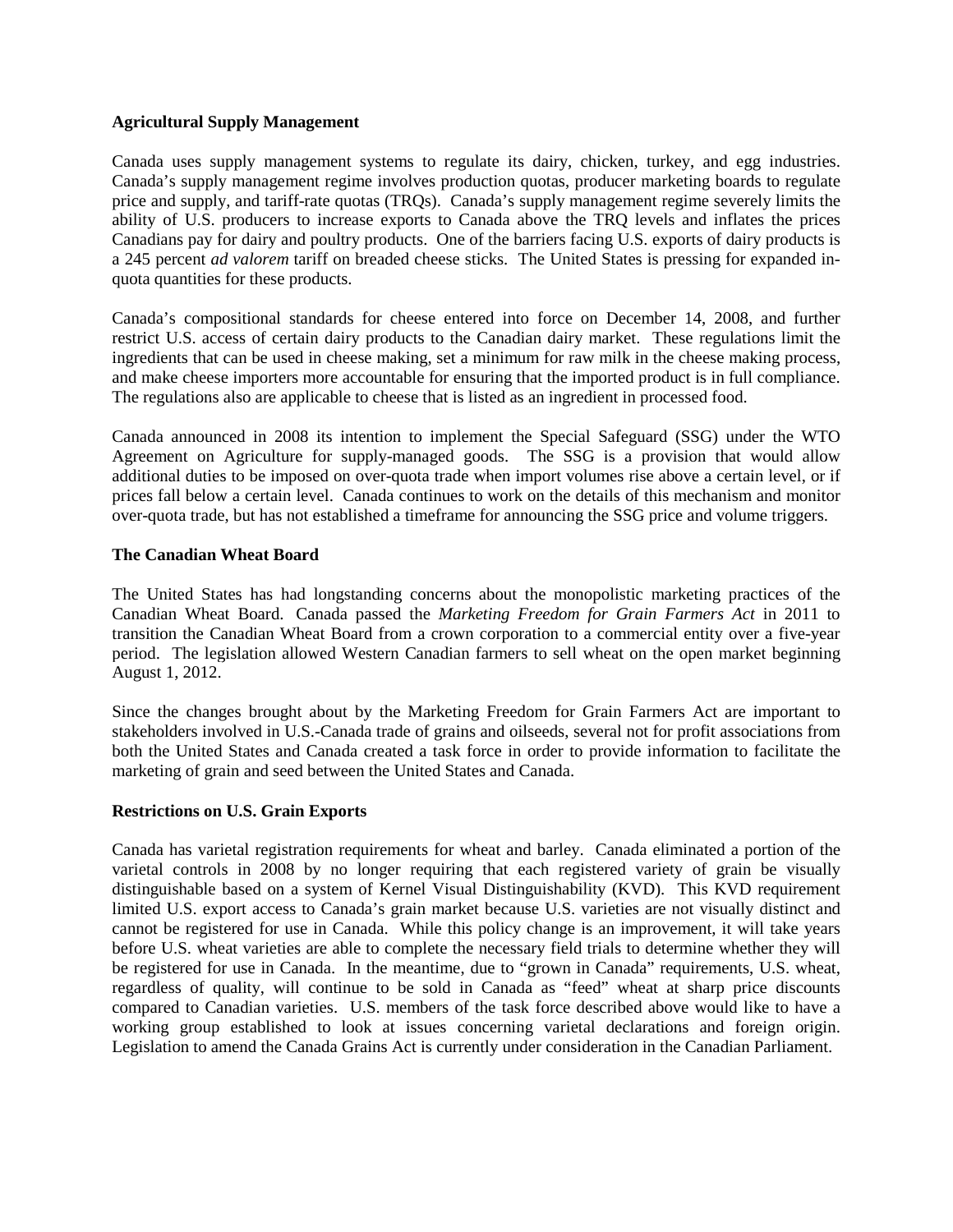## **Restrictions on U.S. Seeds Exports**

Canada's *Seeds Act* prohibits the sale, advertising for sale in Canada, or importation into Canada of seed varieties that are not registered in the prescribed manner. In order to apply for seed varietal registration, which is a long and cumbersome process, the applicant must reside permanently in Canada. This poses a trade barrier for the many U.S. seeds that are not one of the registered Canadian varieties. Wheat and barley seeds, among others, are covered under the *Seeds Act*.

# **Personal Duty Exemption**

On June 1, 2012, Canada increased the cross-border shopping limit for tax-free imports of goods purchased in the United States. Canadians who spend more than 24 hours outside of Canada can now bring back C\$200 worth of goods duty-free (the previous limit was C\$50). Canada raised the duty-free limit for trips over 48 hours to C\$800, an increase from a C\$400 limit for stays of up to one week and a C\$750 limit for stays longer than seven days. The United States provides similar treatment for its returning travelers, but with a much more generous limit of \$200 of duty-free goods after visits of less than 24 hours. However, the United States will continue to press Canada on the lack of parity in the personal duty exemptions for day shoppers. Canada currently provides no duty-exemption for returning residents who have been out of Canada less than 24 hours.

# **Wine and Spirits**

Most Canadian provinces restrict the sale of wine and spirits through province-run liquor control boards. Market access barriers in those provinces greatly hamper exports of U.S. wine and spirits to Canada. These barriers include cost-of-service mark-ups, listings, reference prices, labeling, discounting, distribution and warehousing policies. As noted above, Canada increased its personal duty exemption limit in June 2012. However, Canadian tourists still face high provincial taxes on personal imports of U.S. wines and spirits upon their return to Canada from the United States, which inhibit their purchases of U.S. alcoholic beverages.

# **SOFTWOOD LUMBER**

On January 23, 2012, the United States and Canada signed an agreement to extend the Softwood Lumber Agreement (SLA) for an additional two years, until October 13, 2015. The SLA entered into force on October 12, 2006 and was set to expire after October 12, 2013. The 2006 SLA settled extensive litigation and resulted in the revocation of U.S. antidumping and countervailing duty orders on softwood lumber from Canada. The SLA is designed to create a downward adjustment in Canadian softwood lumber exports to the United States through the imposition of Canadian export measures when U.S. demand is low. The SLA also provides for binding arbitration to resolve disputes regarding interpretation and implementation of the agreement. Under the SLA, arbitration is conducted under the rules of the LCIA (formerly the London Court of International Arbitration). The bilateral Softwood Lumber Committee, established pursuant to the SLA, meets to discuss a range of implementation issues and Canadian provincial assistance programs for softwood lumber industries. The Softwood Lumber Committee last met in October 2012, in Quebec City.

On July, 18, 2012, a tribunal issued its finding in an SLA dispute regarding the apparent underpricing of timber in the interior of British Columbia. At issue was whether British Columbia was justified in selling increasing amounts of publicly-owned timber in its interior – most of which was used to make softwood lumber products – at salvage rates. While the tribunal acknowledged the dramatic increase in the amount of timber sold at salvage prices, and reviewed a number of actions by British Columbia that the United States had explained helped account for that increase, the tribunal did not find a conclusive link between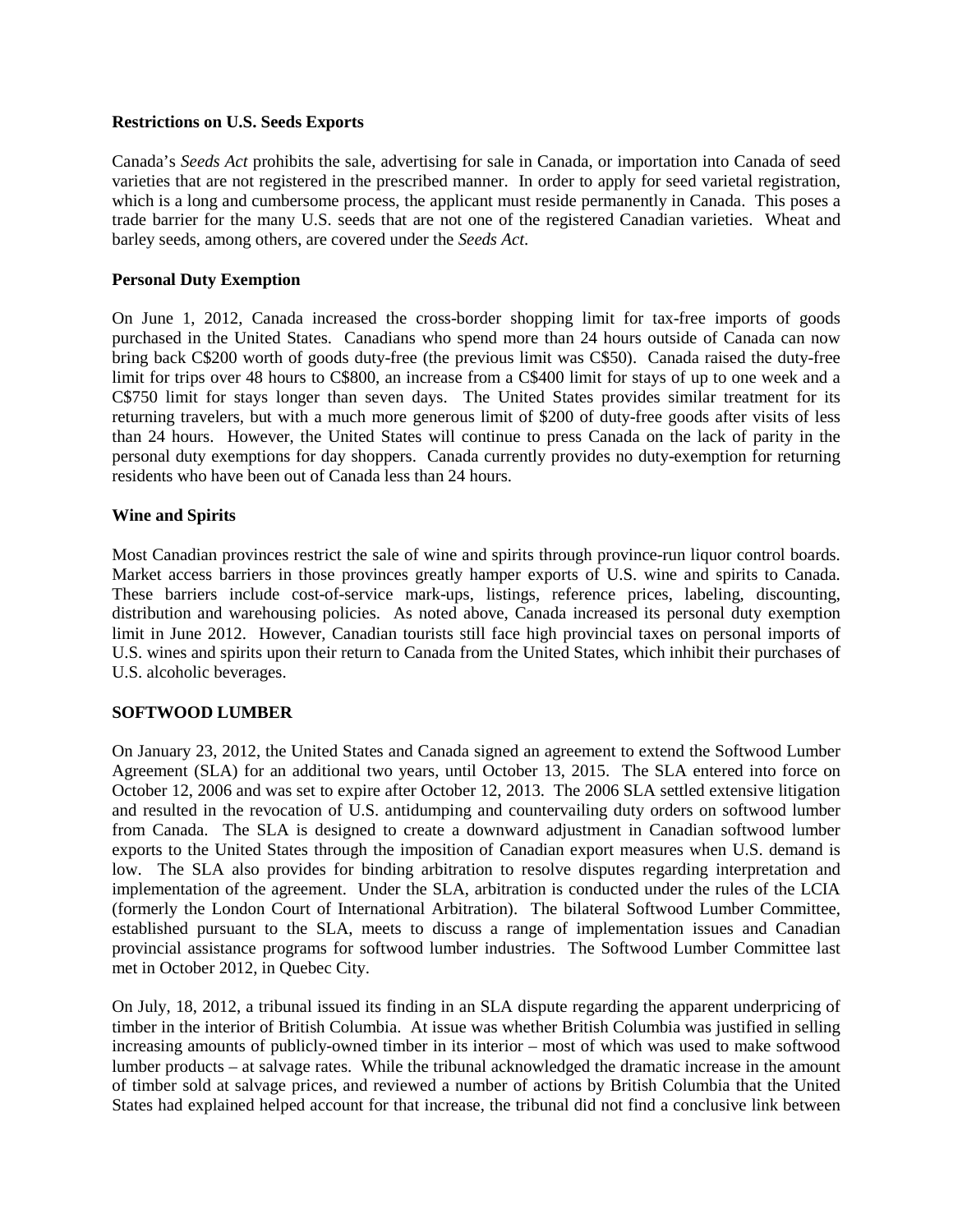the increase and actions taken by British Columbia. British Columbia has issued an update with regard to its timber pricing systems and the United States will be monitoring the resulting pricing closely.

Canada continued to collect duties in 2012 resulting from a 2011 arbitration award under the SLA. A tribunal convened under the LCIA found that certain provincial assistance programs in Quebec and Ontario provide benefits to the Canadian softwood lumber industry in breach of the SLA, and Canada has imposed additional export charges to collect \$59.4 million as compensation for this breach. Canada began collecting the additional charges on March 1, 2011.

# **DOMESTIC SUPPORT MEASURES**

## **Aerospace Sector Support**

Canada released a comprehensive review of its aerospace and space programs in November 2012. The review offered 17 recommendations intended to strengthen the competitiveness of Canada's aerospace and space industries and guide future government involvement in both sectors. Recommendations called on the Canadian government to create a program to support large-scale aerospace technology demonstration, co-fund a Canada-wide initiative to facilitate communication among aerospace companies and the academic community, implement a full cost-recovery model for aircraft safety certification, support aerospace worker training, and co-fund aerospace training infrastructure.

The review also recommended that the Canadian government continue funding the Strategic Aerospace and Defense Initiative (SADI). The SADI provides repayable support for strategic industrial research and pre-competitive development projects in the aerospace, defense, space, and security industries, and has authorized over \$827 million to fund 26 advanced research and development (R&D) projects since its establishment in 2007.

The Canadian federal government and the Quebec provincial government announced aid to the Bombardier aircraft company in 2008 not to exceed C\$350 million (federal) and C\$117 million (provincial) to support research and development related to the launch of the new class of Bombardier CSeries commercial aircraft. According to the Public Accounts of Canada, the federal government has disbursed C\$203 million dollars to Bombardier from April 2008 through March 2012. The United States continues to express its concerns to the government of Canada that any launch aid associated with the C-Series must be consistent with Canada's international trade obligations.

The United States also has expressed concern over the possible use of Export Development Canada (EDC) export credit financing to support commercial sales of Bombardier CSeries aircraft in the U.S. market. The United States continues to urge the government of Canada to refrain from distorting market competition in accordance with the purpose and principals of the OECD Aircraft Sector Understanding (ASU).

Canada committed approximately \$3.25 million per year from 2009 to 2013 to support the Green Aviation and Research and Development Network and provides additional funding to the National Research Council's Industrial Research Assistance Program to support R&D in Canada's aerospace sector.

#### **Risk Management Programs for Canadian Pork Producers**

Canada provides an array of business risk management programs for its pork producers. The AgriStability program provides financial assistance to producers when income falls below 70 percent of a producer's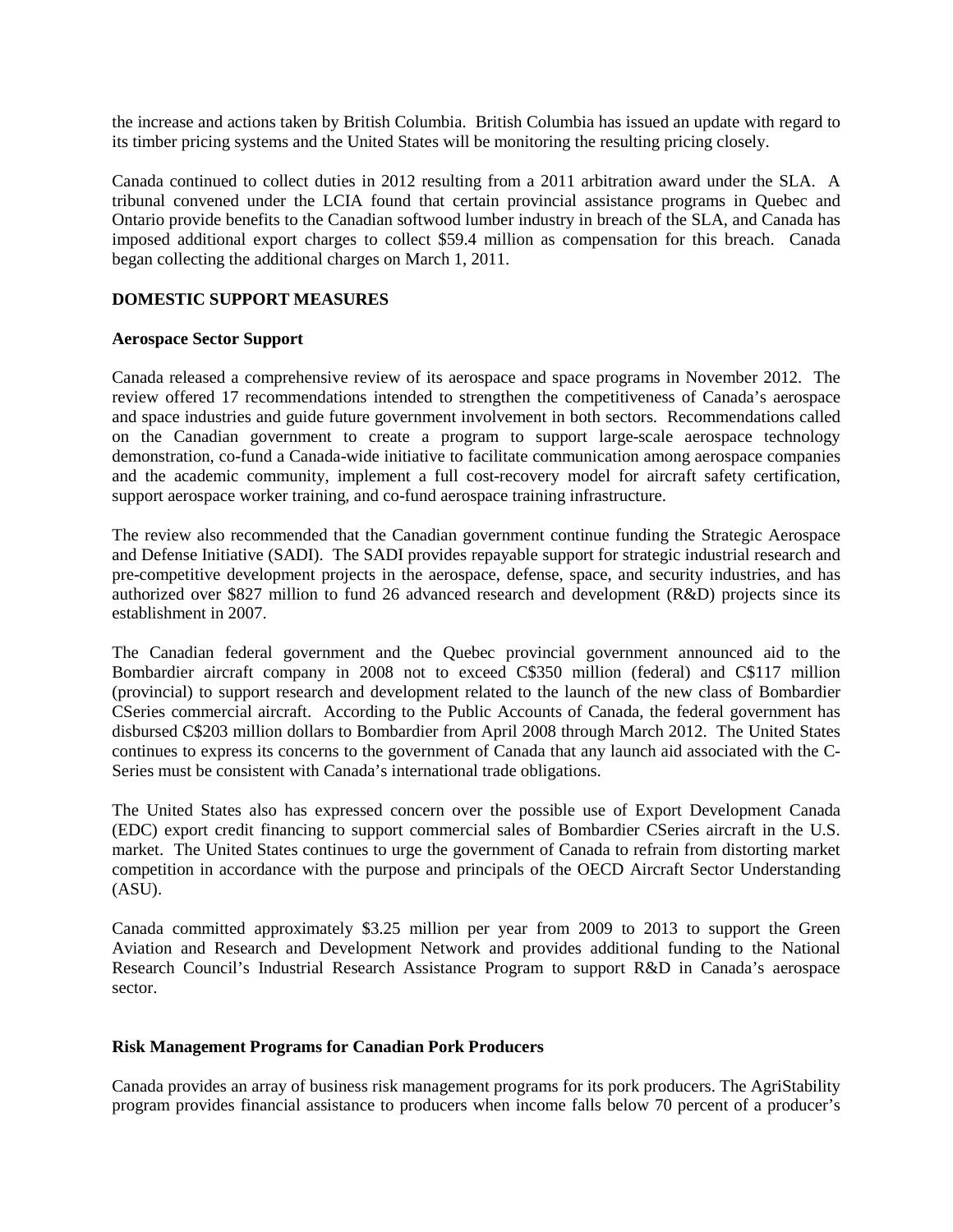limited historical reference margin<sup>[1](#page-4-0)</sup>, at a compensation rate of 70 percent. This reflects adjustments to the program that will be effective as of April 2013. The AgriInvest program aims to cover small income declines by providing matching government funds based on producer contributions. It is essentially a producer-government savings account. Both AgriStability and AgriInvest are cost-shared 60/40 by the federal and provincial governments, respectively.

Provincial governments also provide significant subsidies in the form of price stabilization programs and preferential loans and loan guarantees. Quebec's Farm Income Stabilization and Insurance Program (ASRA) provides direct payments to hog farmers. The ASRA program is designed to guarantee a positive net annual income. One-third of the premium comes from producer participants and two-thirds comes from the Quebec government.

Ontario established a price protection program similar to ASRA, called the Ontario Risk Management Program (ORMP), in June 2011. The support level directly relates to the cost of production (a greater cost of production translates into a greater support level). The program offers producer support of 40 percent from the Ontario government. The federal government does not participate, because of trade related concerns.

The United States will continue to raise these issues with Canada, including in the U.S.–Canada Consultative Committee on Agriculture.

# **Ontario Feed-In Tariff Program**

In December 2012, a WTO panel found that Canada breached its obligations under the *General Agreement on Tariffs and Trade 1994*, due to particular local-content requirements in Ontario's *Green Energy and Green Economy Act of 2009* ("Green Economy Act") that treat imported equipment and components less favorably than domestic products (*see Canada – Certain Measures Affecting the Renewable Energy Generation Sector* (WT/DS412) *and Canada – Measures Relating to the Feed-In Tariff Program* (WT/DS426)). On February 5, 2013, Canada appealed the panel reports in both disputes to the WTO Appellate Body. Japan and the European Union each brought the dispute in 2011 against certain provisions of Ontario's feed-in tariff program that require the use of renewable energy generation equipment made in Ontario, to the exclusion of competing products, including clean energy equipment manufactured in the United States. The United States participated in the dispute as a third party.

A Texas-based renewable energy firm initiated an investor-state claim under NAFTA chapter 11 against Canada in July 2011, claiming the Green Economy Act violates Canada's obligations under the NAFTA to provide investors with fair and equitable treatment.

# **Port Hawkesbury Paper Mill**

The United States is investigating the nature and extent of assistance provided by the Province of Nova Scotia to the Port Hawkesbury paper mill following a bankruptcy settlement that resulted in the sale of the mill to a Canadian firm. Provincial assistance provided through the settlement has made possible the continuation of significant productive capacity that otherwise would not exist.

<span id="page-4-0"></span> $\frac{1}{1}$ <sup>1</sup>Under the Agristability and Agrinvest programs, "margin" refers to a producer's allowable revenue less allowable expenses. The historical reference margin is calculated as the average program margin in three of the past five years, with the highest and lowest years dropped.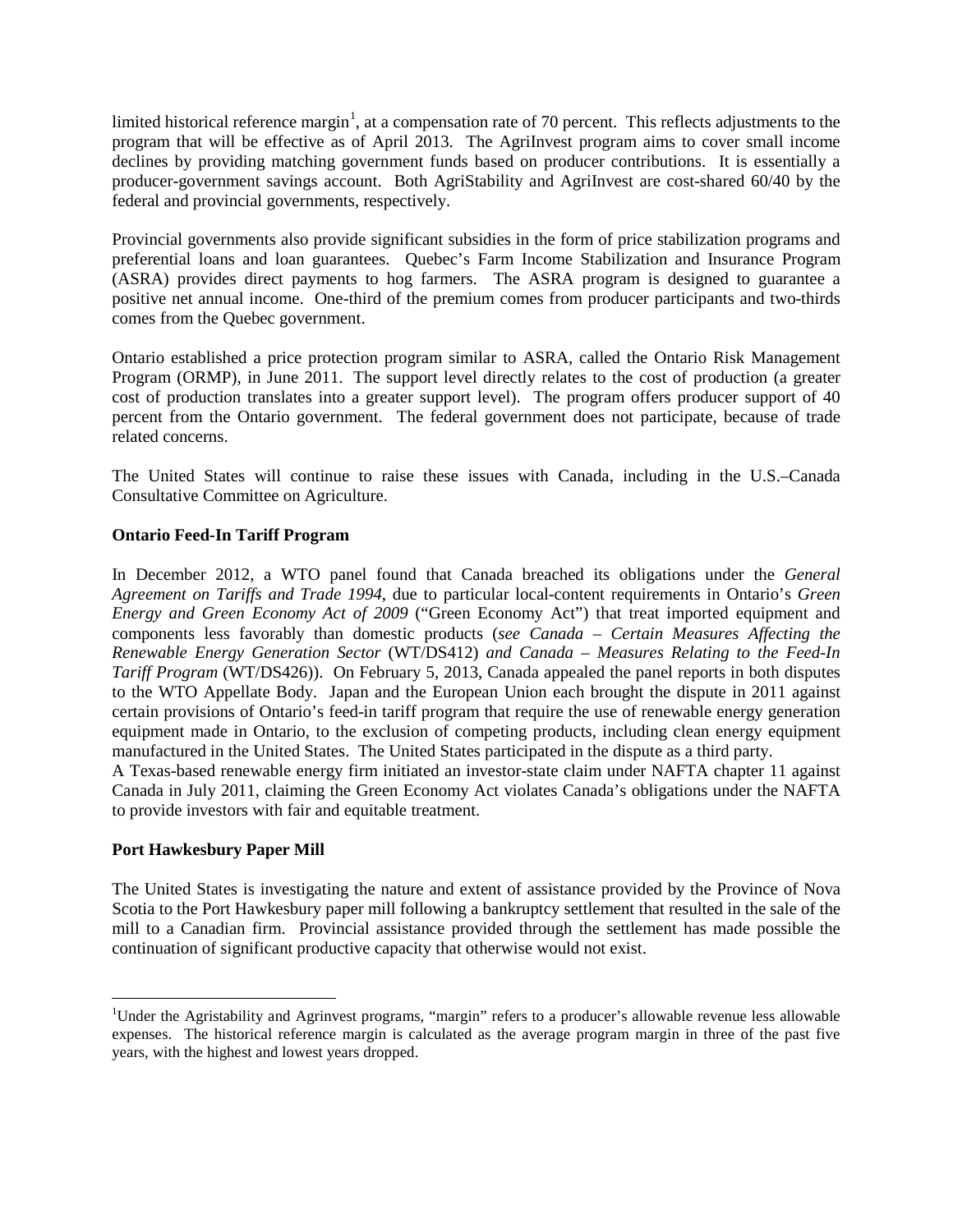## **GOVERNMENT PROCUREMENT**

Canada is a signatory to three international agreements relating to government procurement (the WTO Agreement on Government Procurement (GPA), the NAFTA, and the 2010 United States-Canada Agreement on Government Procurement). The agreements provide U.S. businesses with access to procurement conducted by most Canadian federal departments and a large number of provincial entities. However, U.S. suppliers have access under trade agreements to procurement of only seven of Canada's Crown Corporations.

# **INTELLECTUAL PROPERTY RIGHTS PROTECTION**

Canada has been included since 2009 on the Special 301 Priority Watch List. The 2012 report cited concerns related to Canada's copyright laws, border enforcement, and failure to implement the World Intellectual Property Organization (WIPO) Internet Treaties, which Canada signed in 1997. Canada's enforcement against trade in counterfeit goods remains insufficient. On June 29, 2012, Canada adopted the *Copyright Modernization Act.* The Act will come into force following additional legislative procedures and regulatory action. The United States urges Canada to enact further legislation to give customs officers *ex officio* authority to take action against counterfeit and pirated goods.

Canada, the United States and other key trading partners, signed the Anti-Counterfeiting Trade Agreement (ACTA) in October 2011. Canada has yet to ratify the agreement, but introduced domestic legislation to meet its ACTA commitments. ACTA establishes an international framework that will assist parties in efforts to effectively combat the infringement of intellectual property rights, in particular, the proliferation of counterfeiting and piracy, which undermines legitimate trade and the sustainable development of the world economy.

U.S. stakeholders also have expressed strong concerns about Canada's current administrative process for appeals of the regulatory approval of pharmaceutical products, and limitations in Canada's trademark regime. In addition, recent decisions by Canadian courts regarding pharmaceutical patents have raised concern in the U.S. pharmaceutical industry. In November 2012, one U.S. pharmaceutical company formally served a notice of intent to submit a claim to arbitration under NAFTA Chapter 11, stemming from a Canadian court's decision invalidating the company's patent. Also in November 2012, the Supreme Court of Canada held that another U.S. pharmaceutical company's patent covering a major pharmaceutical product was void.

## **SERVICES BARRIERS**

#### **Telecommunications**

Canada maintains a 46.7 percent limit on foreign ownership of suppliers of facilities-based telecommunications services, except for submarine cable operations. This is one of the most restrictive regimes among developed countries. Canada also requires that at least 80 percent of the members of the board of directors of facilities-based telecommunications service suppliers be Canadian citizens. As a consequence of these restrictions on foreign ownership, U.S. firms' presence in the Canadian market as wholly U.S.-owned operators is limited to that of a reseller, dependent on Canadian facilities-based operators for critical services and component parts. These restrictions deny foreign providers certain regulatory advantages only available to facilities-based-carriers (*e.g*., access to unbundled network elements and certain bottleneck facilities). This limits those U.S. companies' options for providing high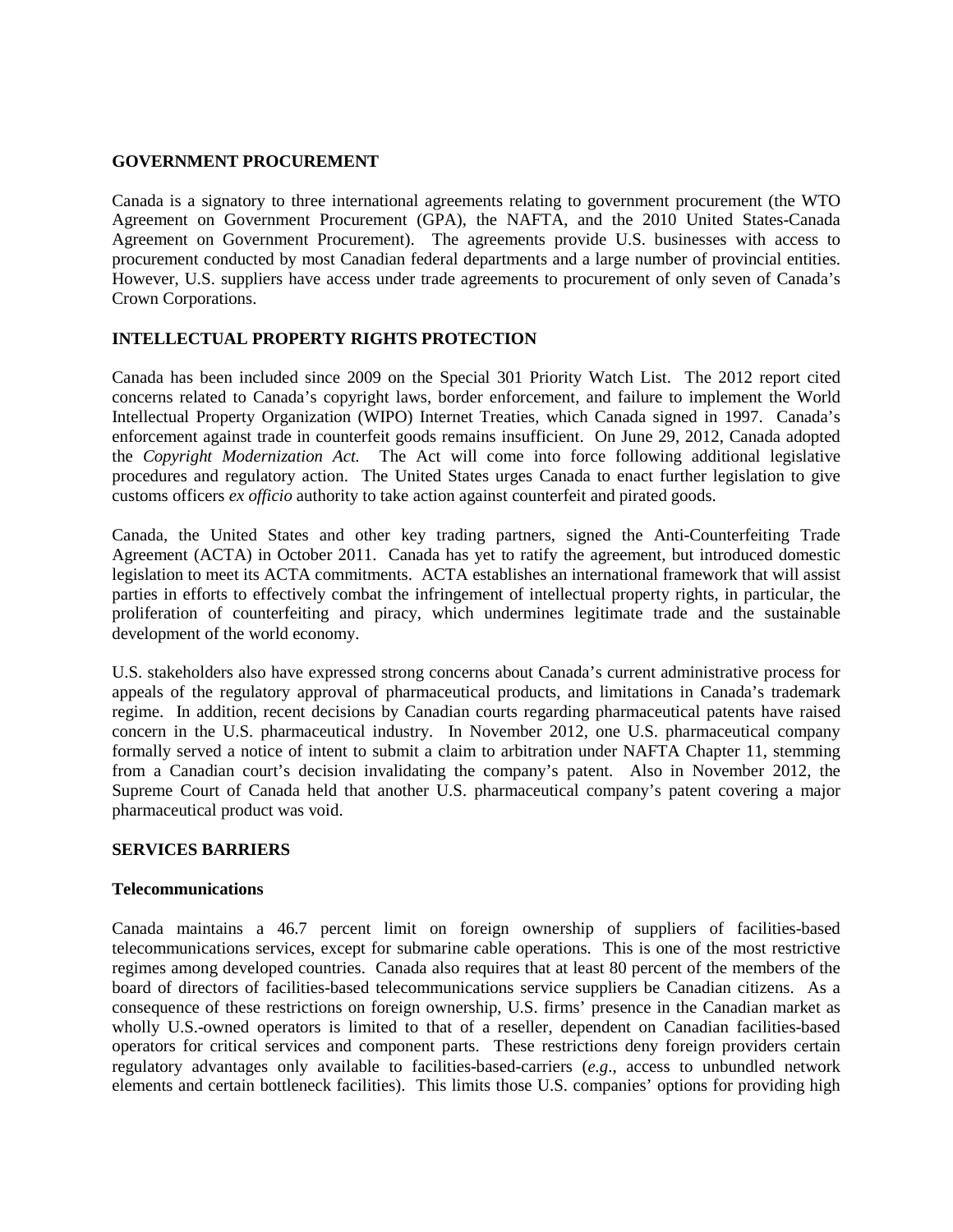quality end-to-end telecommunications services, since they cannot own or operate their own telecommunications transmission facilities.

Canada amended the *Telecommunications Act* in June 2012 to rescind foreign ownership restrictions to carriers with less than 10 percent share of the total Canadian telecommunications market. Foreign-owned carriers are permitted to continue operating if their market share grows beyond 10 percent provided the increase does not result from the acquisition of, or merger with, another Canadian carrier. Canada announced in March 2012 that it would cap the amount of spectrum that large incumbent companies could purchase at the next spectrum auction in an effort to facilitate greater competition in the sector. Canada has announced it will hold the next 700 MHz spectrum auction on November 13, 2013, to be followed by the 2500 MHz spectrum auction within a year.

In 2009, a cell phone service provider with significant U.S. financial backing was permitted to acquire wireless spectrum rights in Canada. This represented a rare new entry into a telecom sector dominated by several large Canadian-owned firms. The provider has since faced numerous legal challenges from its competitors, who claim that the company violates the Canadian ownership requirements in the *Telecommunications Act*, because a foreign conglomerate controls a majority of its debt. Canada's Federal Court of Appeal ruled in the provider's favor in June 2011, securing the company's right to operate in Canada. An appeal against this decision was filed to the Supreme Court of Canada; however, the Supreme Court announced it would not hear the case in April 2012.

# **Canadian Content in Broadcasting**

The Canadian Radio-television and Telecommunications Commission (CRTC) imposes quotas that determine both the minimum Canadian programming expenditure (CPE) and the minimum amount of Canadian programming that licensed Canadian broadcasters must carry (Exhibition Quota). Large English language private broadcaster groups have a CPE obligation equal to 30 percent of the group's gross revenues from their conventional signals, specialty and pay services. The Exhibition Quota for all conventional broadcasters is fixed at 55 percent Canadian programming as part of a group, with a 50 percent requirement from 6 p.m. to midnight.

Specialty services and pay television services that are not part of a large English language private broadcasting group are subject to individual Canadian programming quotas (time or expenditure or both), which vary depending upon their respective license conditions.

For cable television and direct-to-home broadcast services, more than 50 percent of the channels received by subscribers must be Canadian programming services. Non-Canadian channels must be pre-approved ("listed") by the CRTC. Canadian licensees may appeal the listing of a non-Canadian service that is thought to compete with a Canadian pay or specialty service. The CRTC will consider removing existing non-Canadian services from the list, or shifting them into a less competitive location on the channel dial, if they change format to compete with a Canadian pay or specialty service.

The CRTC also requires that 35 percent of popular musical selections broadcast on the radio should qualify as "Canadian" under a Canadian government-determined point system.

# **INVESTMENT BARRIERS**

## **General Establishment Restrictions**

Under the *Investment Canada Act* (ICA), the *Broadcasting Act*, the *Telecommunications Act*, and standing Canadian regulatory policy, Canada screens new or expanded foreign investment in the energy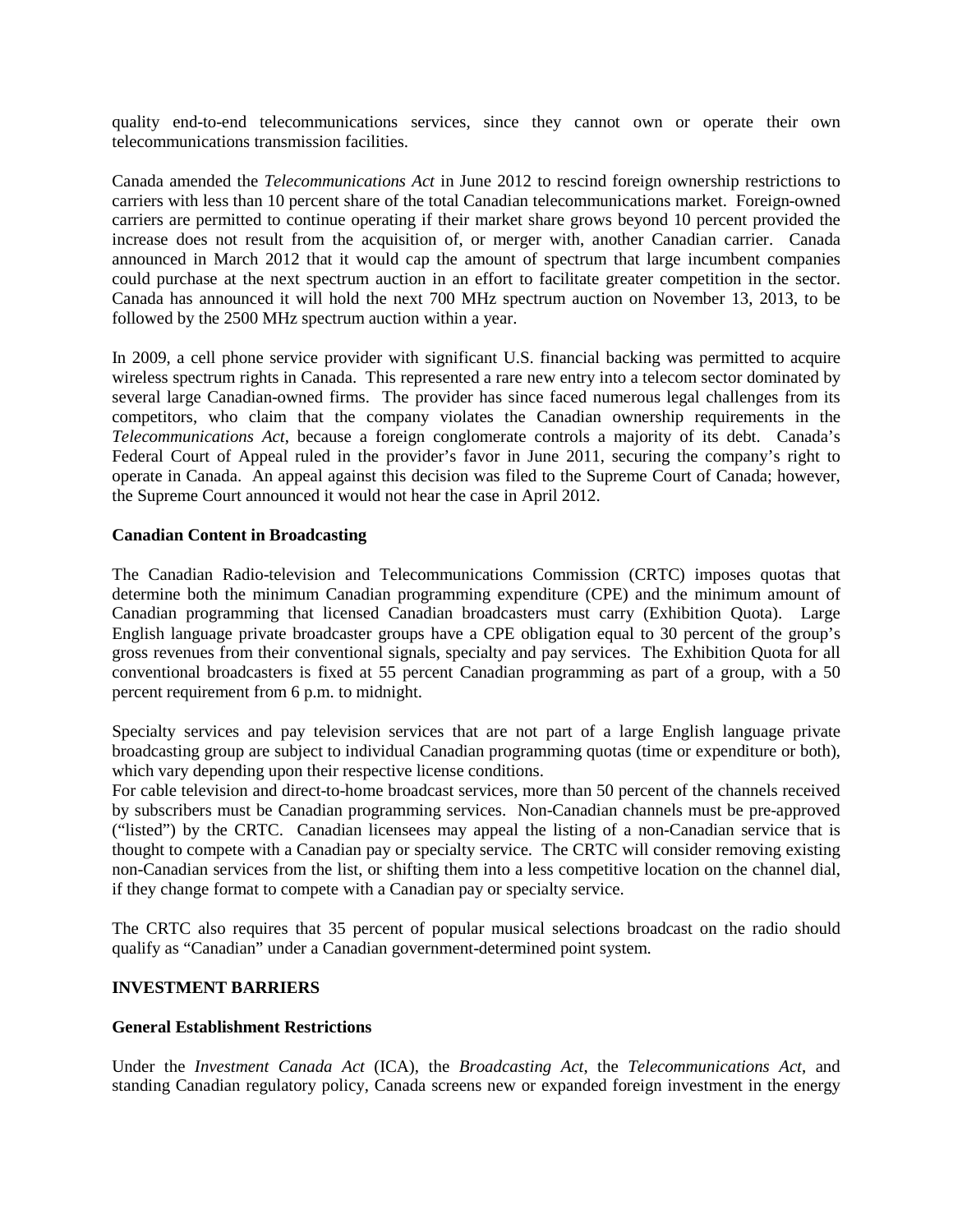and mining, banking, fishing, publishing, telecommunications, transportation, film, music, broadcasting, cable television, and real estate sectors.

The ICA has regulated foreign investment in Canada since 1985. Foreign investors must notify the government of Canada prior to the direct or indirect acquisition of an existing Canadian business of substantial size. Canada reviews the acquisition by non-Canadians of existing Canadian businesses and the establishment of new Canadian businesses in designated types of business activity relating to Canada's culture, heritage, or national identity where the federal government has authorized such review is in the public interest.

On December 7, 2012, Canada issued new rules to supplement its guidelines for investment by foreign state-owned enterprises (SOE), including the stipulation that future SOE bids to acquire control of a Canadian oil-sands business will be approved on an "exceptional basis only."

The threshold for review of investments/acquisitions by companies from World Trade Organization (WTO) Member States was \$330 million. Canada amended the ICA in 2009 to raise the threshold for review to \$1 billion over a four-year period. The new thresholds will come into force once regulations are drafted and published; however future bids by foreign SOEs will remain subject to the current \$330 million threshold. Industry Canada is the reviewing authority for most investments, except for those related to cultural industries, which come under the jurisdiction of the Department of Heritage. Foreign acquisition proposals under government review must demonstrate a "net benefit" to Canada to be approved. The ICA sets time limits for the reviews. Once an application for review is received, the Minister has 45 days to determine whether or not to allow the investment. A 30-day extension is permitted if the investor is notified prior to the end of the initial 45-day period. Reviews of investments in cultural industries usually require the full 75 days to complete.

The ICA was amended in June 2012 to allow the Industry Minister to disclose publicly that an investment proposal does not satisfy the net benefit test and publicly explain the reasons for denying the investment so long as the explanation will not do harm to the Canadian business or investor. Another amendment allows the Industry Minister to accept security payment from investors when found by a court to be in breach of their ICA undertakings. Canada also introduced guidelines that provide foreign investors with the option of a formal mediation process to resolve disputes when the Industry Minister believes a non-Canadian investor has failed to comply with a written undertaking.

Under the ICA, the Industry Minister can make investment approval contingent on meeting certain conditions such as minimum levels of employment and research and development. Since the global economic slowdown in 2009, some foreign investors in Canada have had difficulties meeting these conditions. Canada blocked a \$38.6 billion hostile takeover by an Australian company in 2010 of Potash Corp. of Saskatchewan as not being of "net benefit" to Canada under the ICA. This was only the second time an investment has been blocked since 1985. The United States has long expressed concerns that Canada's net benefit test is overly broad, lacks transparency, and has the potential to extend into every sector of the Canadian economy and to implicate issues unrelated to national security, such as competitiveness and protectionism.

# **OTHER BARRIERS**

# **Cross-Border Data Flows**

The strong growth of cross-border data flows resulting from widespread adoption of broadband-based services in Canada and the United States has refocused attention on the restrictive effects of privacy rules